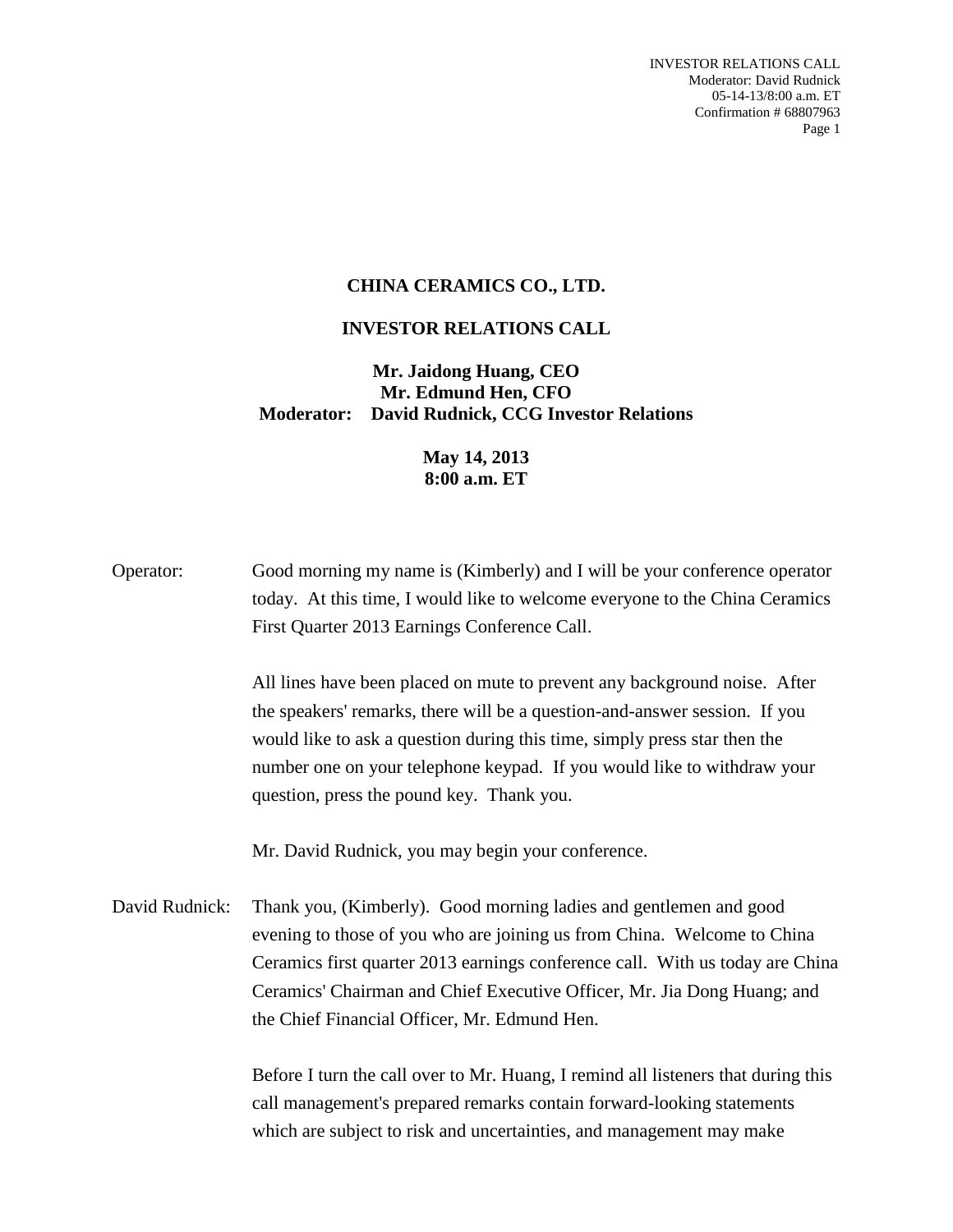additional forward-looking statements in response to your questions. Therefore, the company claims protection of the Safe Harbor for forwardlooking statements that is contained in the Private Securities Litigation Reform Act of 1995.

Actual results may differ from those discussed today and we refer you to a more detailed discussion of the risks and uncertainties with the company's filings with the Securities and Exchange Commission. In addition, any projections as the company's future performance represent management's estimates as of today, May 14th, 2013. China Ceramics assumes no obligation to update these projections in the future as market conditions changed.

To supplement its financial results presented in accordance with IFRS, management may make reference to certain non-GAAP financial measures, which the company believes provide meaningful additional information to understand the company's performance. The statement reconciling any non-GAAP measures to nearest GAAP equivalents can be found on the earnings press release issued earlier today.

And now, it is my pleasure to turn the call over to China Ceramics' Chairman and CEO, Mr. Jia Dong Huang; and China Ceramics CFO, Mr. Edmund Hen. CCG's (Mabel Zhang) will be translating for Mr. Huang. Mr. Huang, you may proceed.

Jia Dong Huang: Thank you, David. On behalf of the company, I would like to welcome everyone to our first quarter 2013 earnings conference call.

> We recorded lower than expected financial results for the first quarter of 2013 due to continued challenging market conditions in China's real estate and construction markets. These conditions resulted in a decrease in the sales volume and average selling price of our ceramic tile products for the quarter. The intensified price competition that has occurred in our sector caused us to reduce the price of our products to retain market share beginning in the fourth quarter of 2012. While our pricing has begun to improve, our strategy to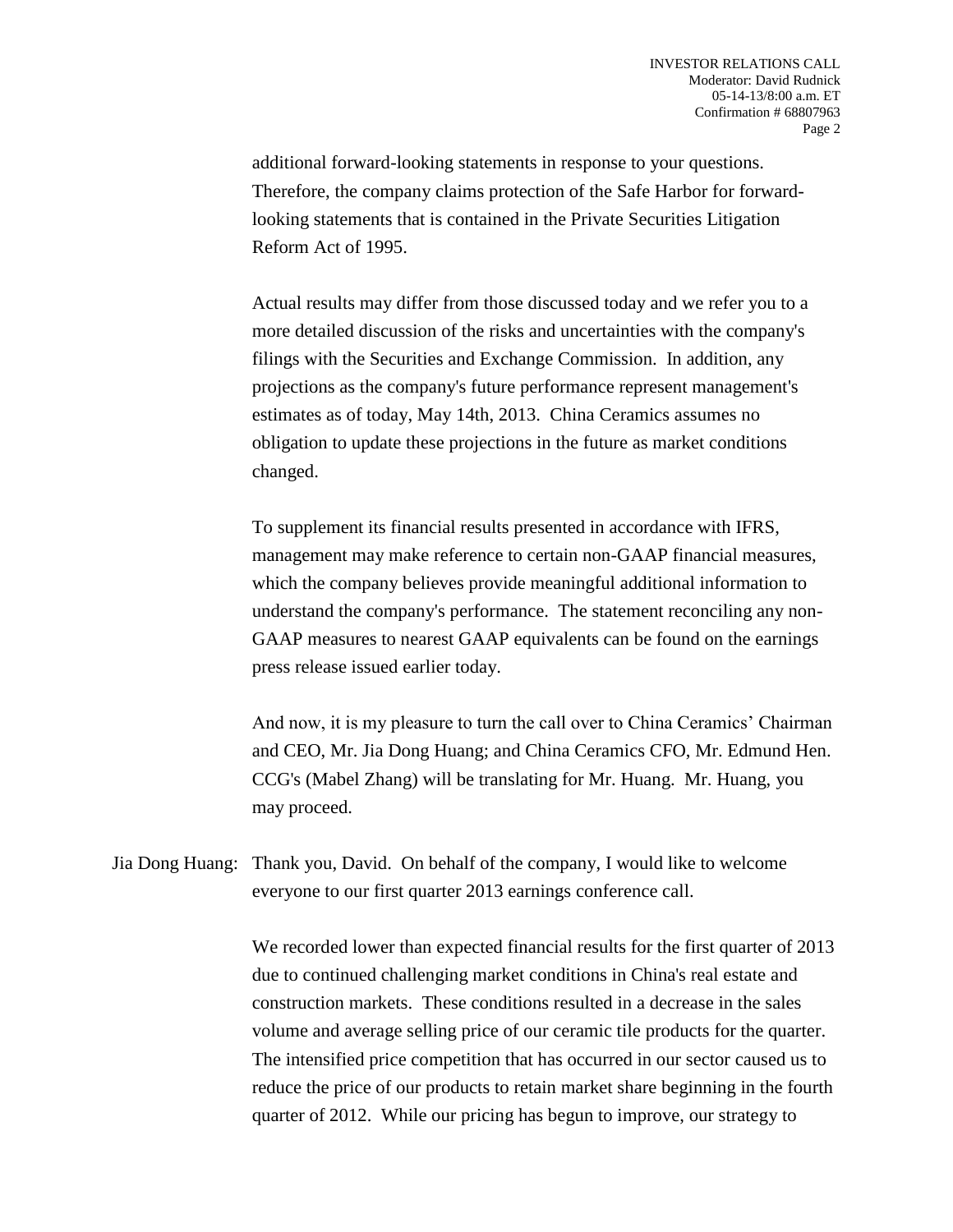reduce price on some of our products continued to affect our financial results in the first quarter.

Though we were able to generate positive cash flow, this pricing strategy to retain our market position caused a decline in revenue and gross margin, which resulted in a net loss for the quarter. Given that our financial results were due to a general contraction in our sector, we believe that we have retained our competitive positioning and are well positioned for a turnaround in the market.

In order to further adjust to the current market conditions and reduce operating costs, we shut down additional plant capacity in the first quarter. We are currently utilizing production facilities capable of producing 20 million square meters per year, a decrease from the total annual production capacity of 56 million square meters utilized in the fourth quarter of 2012. We will continue to monitor the macro environment for signs of an inflection point, and we are confident that our modern and efficient production capacity will enable us to generate superior performance once conditions improve.

We are confident that urbanization and demographic trends in China are a long-term phenomenon and will lead to arising future demand for our products as current real estate fluctuations moderate over time. We continue to be strategically positioned as a producer of high-end ceramic tiles that are becoming a standard in many new construction and development projects.

Even as we adopt measure in the short-term to enable us to reach our customers more effectively, we are confident that our branding and positioning will enable us to successfully execute upon our long-term strategies, which is to be a preeminent producer of specialized building material products.

At this time, I would like to turn over the call to the company's Chief Financial Officer, Mr. Edmund Hen, who will discuss the company's earnings results in more detail. Thank you.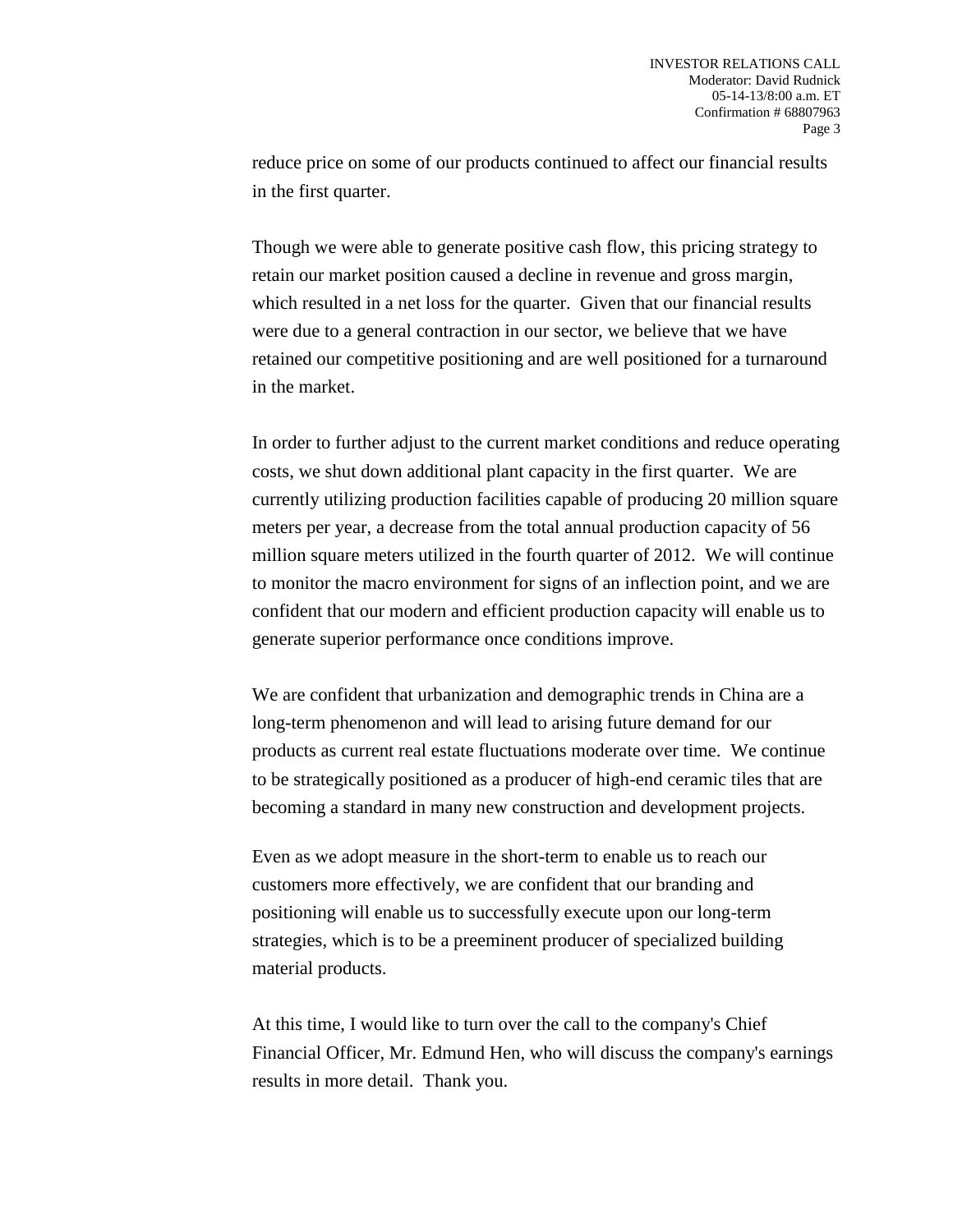Edmund Hen: Thank you, Mr. Huang. I will now move on to a more detailed discussion of our preliminary financial results for the first quarter end March 31st, 2013.

> Our revenue for the first quarter of 2013 was RMB 149.2 million or US\$ 24 million, down 59.9 percent from the first quarter of 2012. The year-over-year decrease in revenue was due to a 47.9 percent decrease in the sales volume of ceramic tiles to 6.1 million square meters in the first quarter of 2012 as compared to the year-ago quarter, as well as a 23.3 percent decrease in the company's average selling price versus the comparable year-ago quarter. We attribute the reduced sales volume in the quarter to the challenging business conditions in China's construction sector, and the decrease in our average selling price to competitive pressures and our strategy to hold our market position.

> Gross profits for the first quarter of 2013 was RMB 5.1 million or US\$0.8 million as compared to RMB 113 million or US\$18 million for the first quarter of 2012. The year-over-year decrease in gross profit was due to lower sales volumes and the decrease in the average sales price of our ceramic tiles in the most recent quarter.

> Our gross profit margin for the first quarter was 3.4 percent compared to 30.4 percent for the same period of 2011 and was caused primarily by a decrease in the average selling price of ceramic tiles in the quarter

> We incurred a loss from operations before taxes for the first quarter of 2013 of RMB 6.5 million or US\$1.1 million, as compared to earnings from operations before taxes of RMB 96.6 million or US\$15.4 million in the first quarter of 2012. Although we had a positive EBITDA of RMB 11.5 million or US\$1.9 million for the first quarter, we reported a net loss of RMB 5.4 million or US\$0.9 million as compared to a net income of RMB 71.7 million or US\$11.4 million in the same period of 2012. The net loss was the result of the decrease in sales volume and lower gross profit in the period.

The loss per fully diluted share were RMB 0.26 or US\$0.04 for the first quarter of 2013 as compared to earnings per fully diluted share of RMB 3.51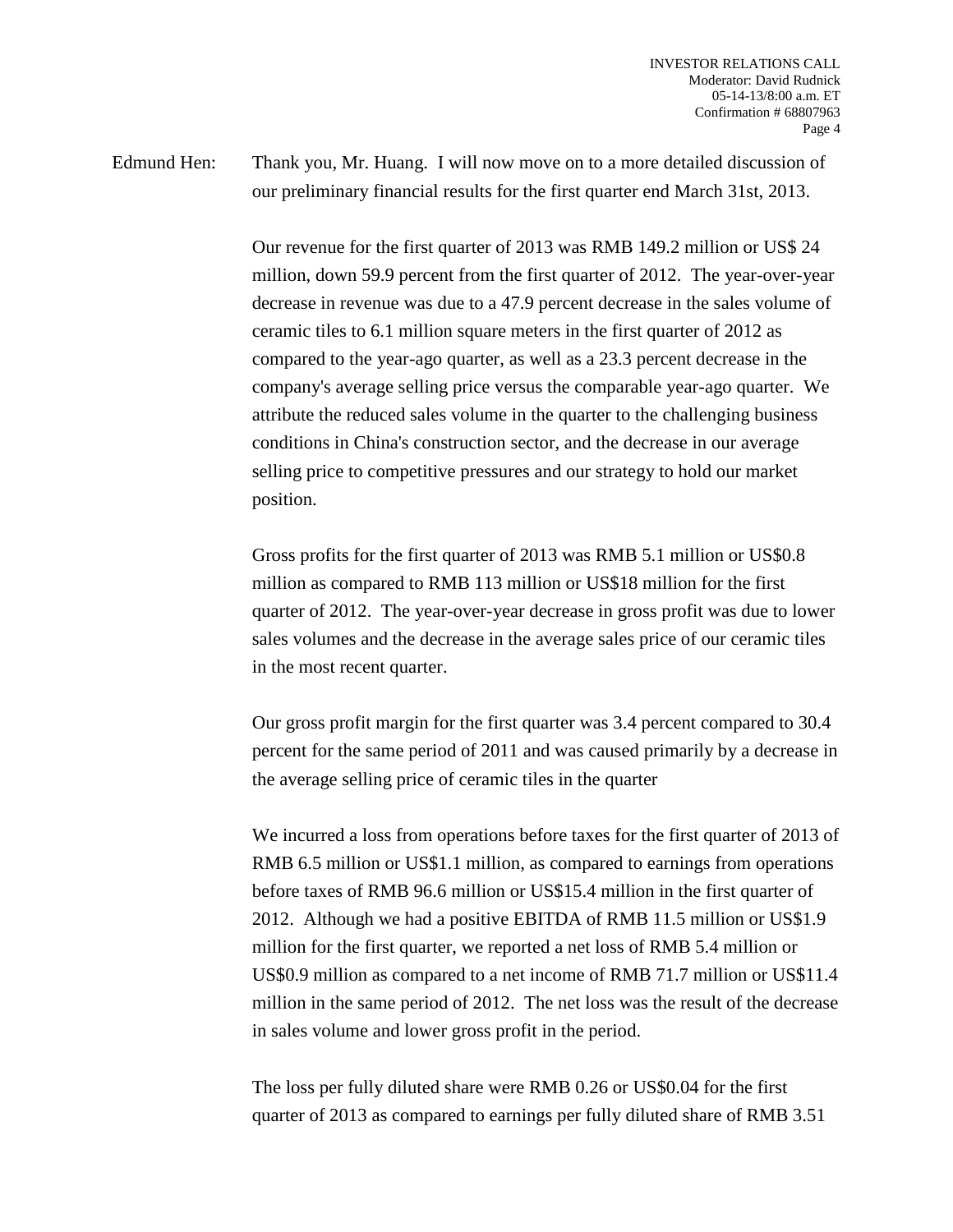or US\$0.56 in the first quarter of 2012. Per share calculations for the first quarter of 2013 and 2012 were computed using 20.4 million shares.

The quarter's non-GAAP net loss, which excludes share-based compensation expenses, was RMB 4.6 million or US\$0.7 million in the first quarter of 2013 as compared to non-GAAP net earnings of RMB 73.4 million or US\$11.7 million for the comparable quarter of 2012. The first quarter's non-GAAP losses per fully diluted share, which exclude the share-based compensation expenses, was RMB 0.23 or US\$0.04 in the first quarter of 2013, as compared to the non-GAAP earnings per fully diluted share of RMB 3.59 or US\$0.57 during the first quarter of 2012.

Turning to our balance sheet, as of March 31st, 2013, we had cash and bank balances of RMB 151.3 million or US\$24.4 million, compared to RMB 89.4 million or US\$14.4 million as of December 31st, 2012. The increase in cash and bank balances was due to a reduced level of receivables and a reduced purchase of inventory during the first quarter of 2013. Our total debt is RMB 60 million or US\$9.6 million as of March 31st, 2013 unchanged from that of year-end fiscal 2012.

As of March 31st, 2012, we had an inventory turnover of 110 days compared to 101 days as of December 31st, 2012. The increase in inventory turnover reflects the decrease in sales volume of ceramic tiles, which resulted in slower moving of finished goods, as of March 31st, 2013, and the price reduction in the first quarter of 2013. The methodology for the first quarter of 2013 uses cost of sales for the trailing 12 months, consistent with what was used in the previous period.

Trade receivables turnover was 118 days as of March 31st, 2013, compared to 117 days as of December 31st, 2012. The methodology for the first quarter of 2013 gives us revenue for the trailing 12 months, consistent with what was used in the previous period. The company extended the credit period for certain customers to 150 days to address funding pressures of those customers since the quarter ended December 31st, 2012.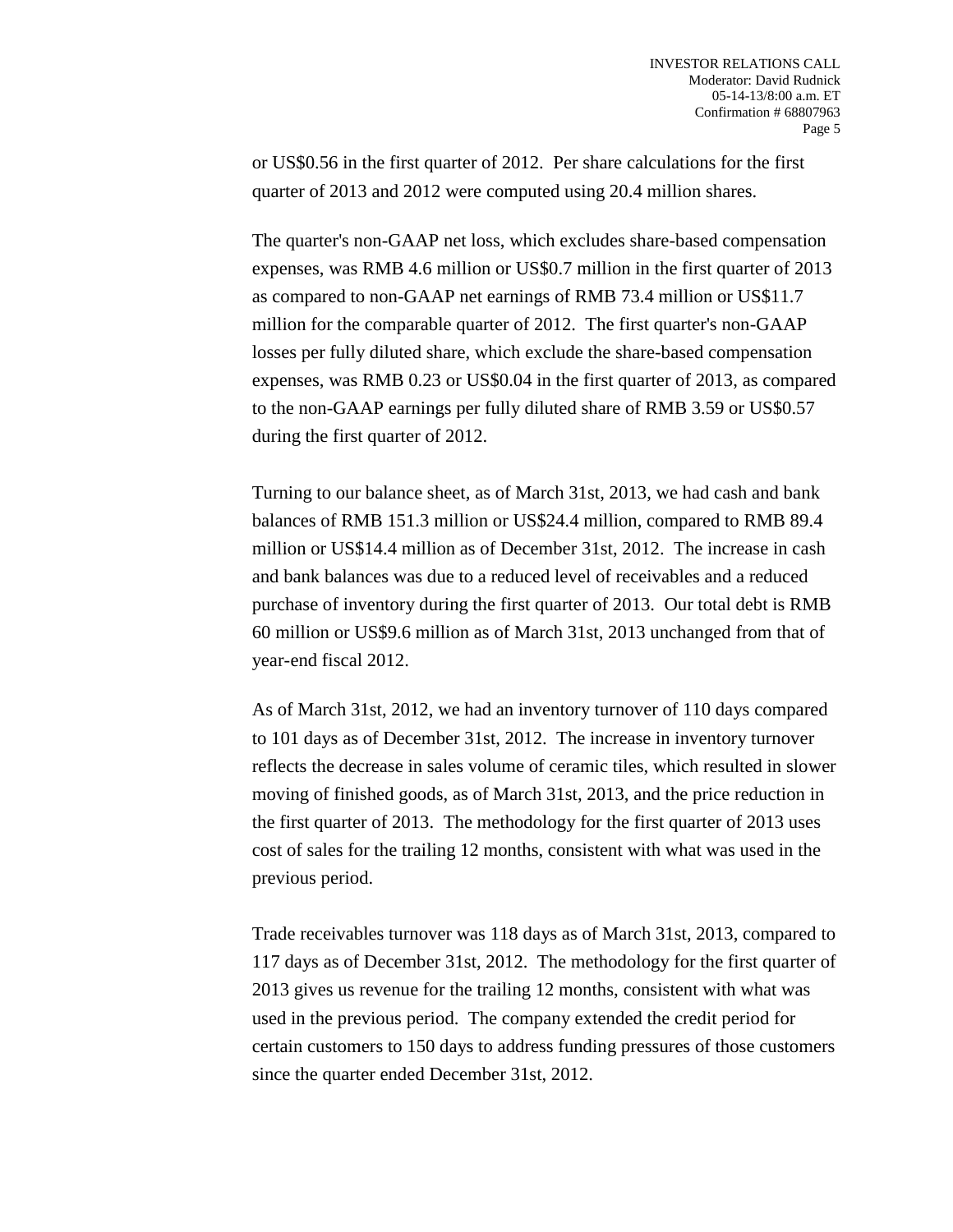Moving on to our business outlook. As discussed by our CEO, Mr. Huang, as a result of slowdown in China's construction and real estate sectors, we experienced a contraction in both our sales volume and average selling price in the first quarter of 2013 relative to the comparable year-ago quarter. The company's sales volume was 6.1 million square meters of ceramic tiles in the first quarter of 2013, a decrease of 47.9 percent as compared to the year-ago quarter, and the average selling price of company ceramic tiles decreased 23.3 percent in the first quarter of 2013, as compared to the year-ago quarter.

As stated last quarter, we experienced an increase in our average selling price or ASP in February and March from the lows that occurred at the end of December to January time frame, where we reduced our ASP in order to meet competitors' sharp discounting and retain market share. We note that since the company does not record its sales until shipment, typically 90 days from the order date, there is a lag between the order date and the shipment dates and the effects that an improved ASP has on the financial statements. Based on the company's backlog of order and its estimate of sales volume for April and May 2013, the company's ASP of RMB 26.3 for the April and May 2013 shows a 7.8 percent increase from its average selling price of RMB 24.4 per square meters of ceramic tiles in the first quarter of 2013.

As widely reported, China's real estate sector has been alleged to be under price pressure due to speculative buying activities, and there have been reports of possible government policies intended to rein in rising prices. The company believes that uncertainty as to government policy has contributed to a general slowdown in the real estate and construction sectors in China as customers could be deferring orders and/or are waiting to start new projects to see what any new government measure to counter speculation might be. In particular, because of an imposition of a 20 percent real estate tax and tighter mortgage lending second home have been dampening influences and many developers have been looking to see if the government might adopt offsetting incentives to aid the construction industry.

Given the continued challenging climate, we are currently utilizing plant facilities that can produce 20 million square meters of ceramic tiles annually,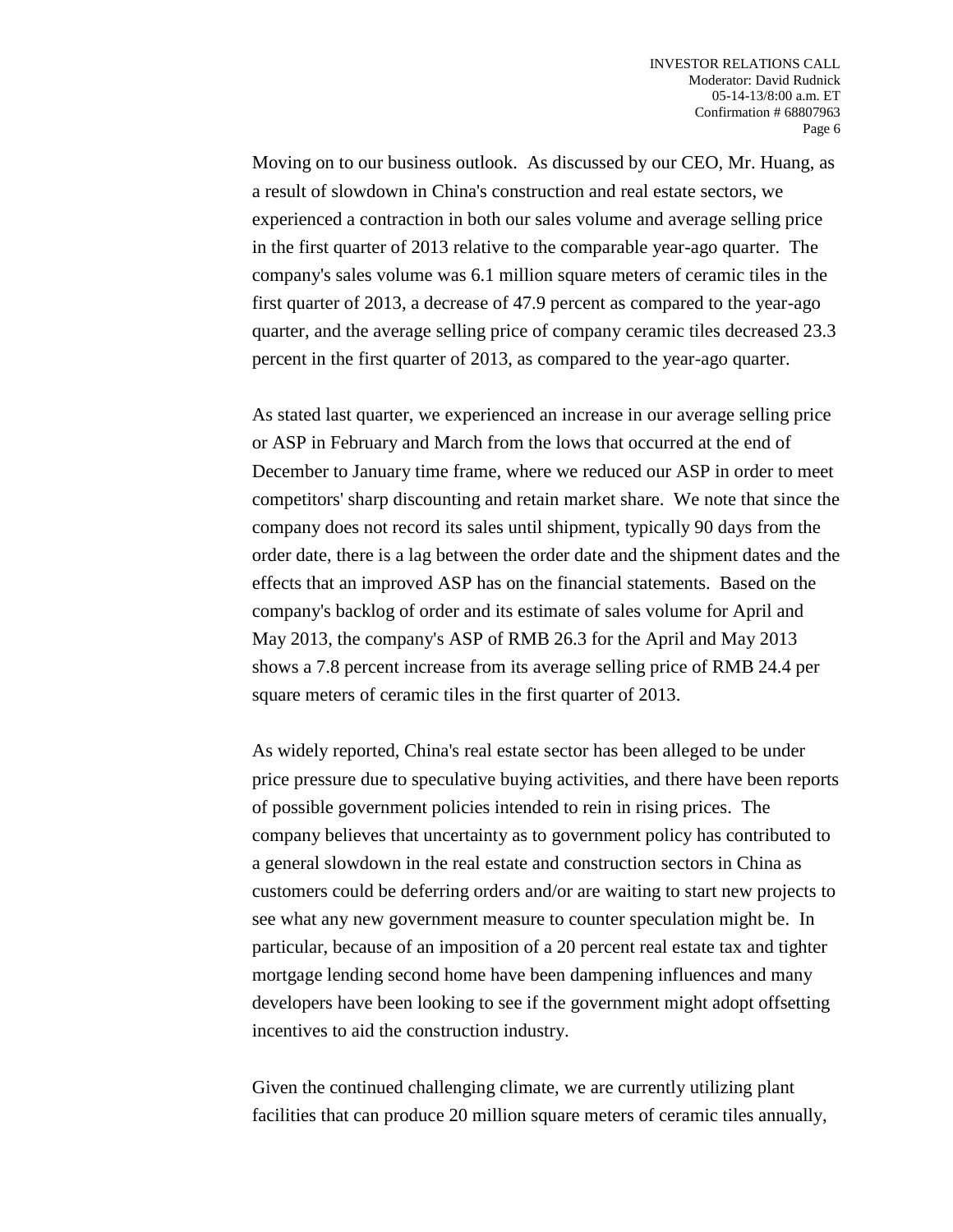a decrease in plants capacity utilizing from what we used in the fourth quarter 2012 of 46 million square meters of ceramic tiles annually.

In terms of the construction sectors long-term fundamentals, we believe that China's urbanization trends will continue into the foreseeable future and favor the building of new residential properties in China, while government supports for an increase in both affordable and senior housing should also generate opportunities for real estate development companies as a sign of continued government support.

China's continued strong migration into major cities from rural areas has caused the government to allocate more resources to infrastructure and has included extending social security, education and health care benefits to new city dwellers. We believe that the government's involvement in helping people coming into China cities from the rural area will be a positive growth factor for the next decade.

Finally, an additional potential boom for construction is the need for some of China's existing housing stock to be upgraded to meet today's market standards. We are confident that we can be a nimble and cost effective in terms of putting capacity back online to meet the sectors eventual turnaround in growth and demand.

In order to retain our competitive age, we will maintain our currently wide range of product offerings and continue to augment it with new products from its research and development program that has proven to be successful in the markets. We are optimistic as to the long-term prospect of our business and plan upon working even closer with our customers during this challenging time in order to take advantage of the opportunities available to us.

With that, we would like to open up the call to any questions, pretending to our quarters financials and operating performance. Operator?

Operator: As a reminder, if you would like to ask an audio question, please press star then the number one on your telephone keypad. If you are on speakerphone,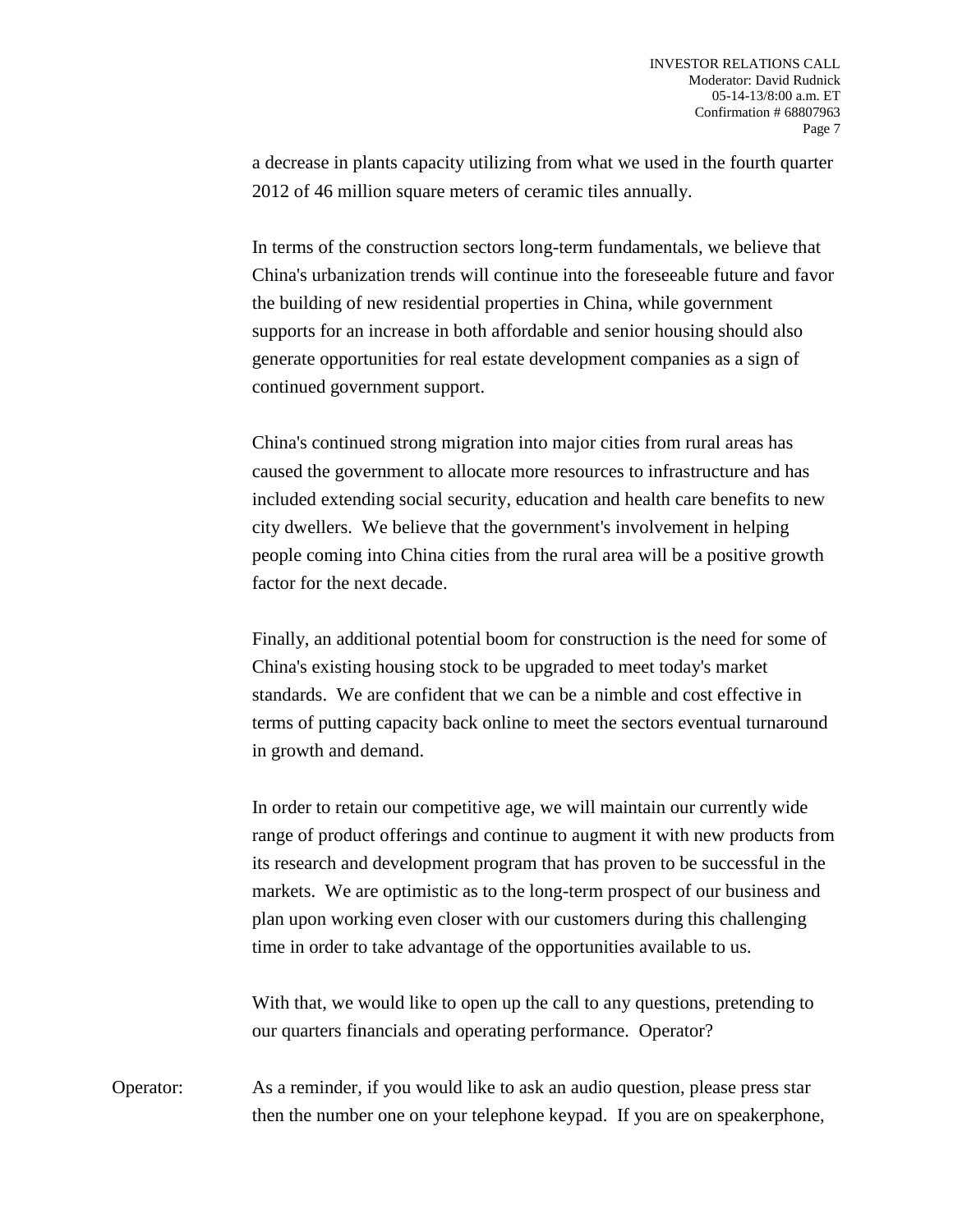please pickup the handset before you register star one. One moment for your first question.

Your first question comes from the line of (Howard Flinker).

- Howard Flinker: (Foreign Language).
- Edmund Hen: (Foreign Language).
- Howard Flinker: I've a few questions, Edmund. First, what would your capital expenditures be for the rest of the year?
- Edmund Hen: That probably will be to the minimum within RMB 10 million or RMB 15 million range I think because most of them would be used to replace whole equipment or have some modifications to the existing equipment.
- Howard Flinker: OK. Second, while you were talking, I calculated roughly your run rate of sales for April and May and the higher price, and tried to calculate what you might earn for the June quarter. My guess – please correct me if I'm wrong, my guess is that you might earn in June quarter what you did earn in the December quarter, is that approximately correct, at current production rates and current prices?
- Edmund Hen: Can you repeat your question? I'm sorry.
- Howard Flinker: Yes. You mentioned what your sales volume and units would be for April and May. So, I added June at the same rate and then I added a higher price to the raised price since December, or since January, and I tried to guess at what your profits might be at that rate, my assumptions of course, not yours, what your profits might be in the June quarter. And it looks like the profits would be in the June quarter at that rate what they were in the December quarter. Is that approximately correct?
- Edmund Hen: This is very difficult to say at this moment because we have not finalized all this roughly in June.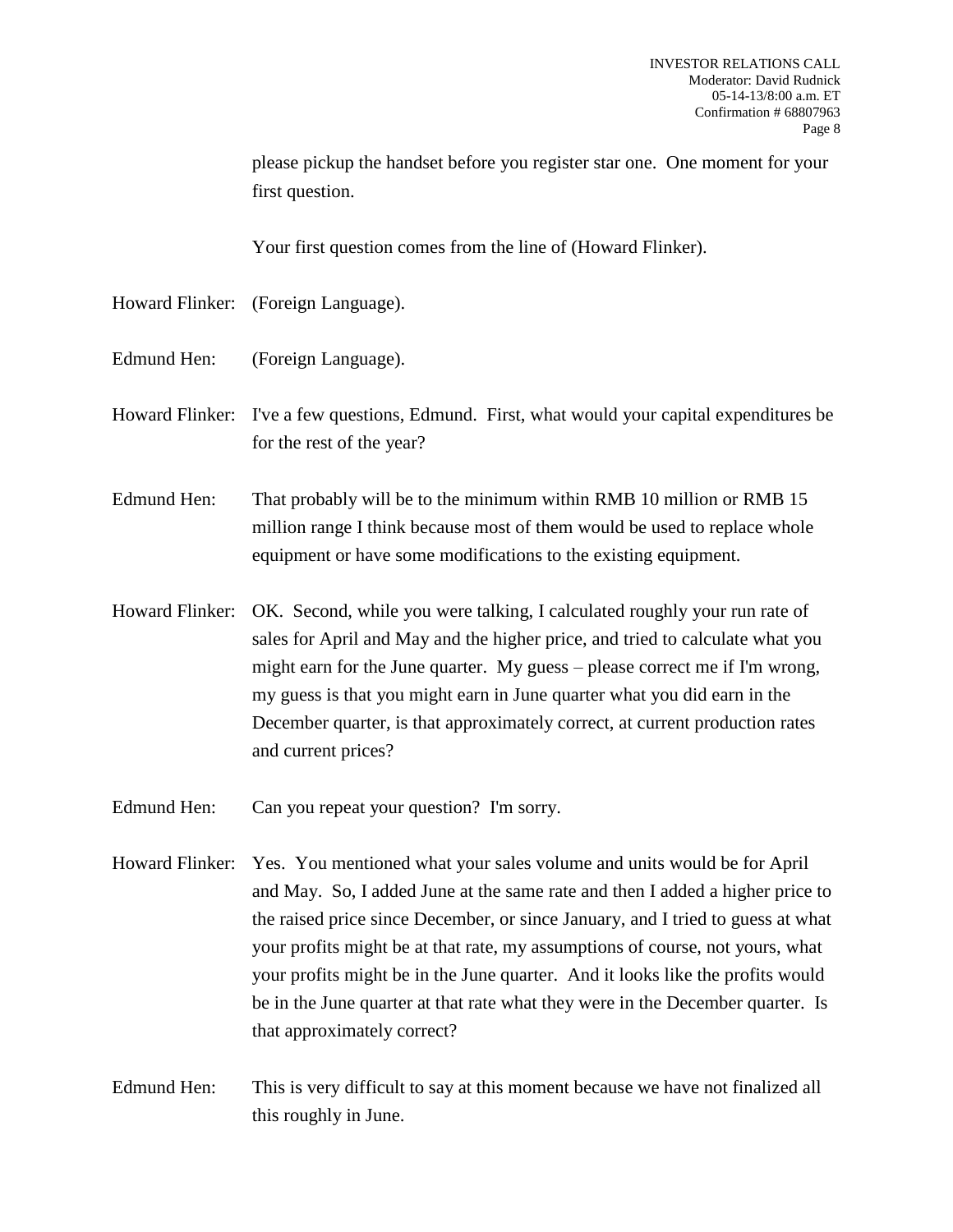- Howard Flinker: Yes, I know.
- Edmund Hen: Yes.
- Howard Flinker: I'll state it in another way. At the current run rate are you in the black?
- Edmund Hen: The current rate?
- Howard Flinker: Yes.
- Edmund Hen: And what would be there for the second quarter this year will be a bit better, and we can only tell you after all this has been finished.
- Howard Flinker: A little bit better would be a small profit in other words, right?
- Edmund Hen: Yes.
- Howard Flinker: OK. And finally, there's a calculation at some old timers like me engage in. It's called networking capital, which is basically current assets minus all liabilities, not only short-term liabilities, all of them, and for your company, it comes up to US\$4.60 a share. It's also known as networking capital or net-net in the United States. Is there any way you could use your balance sheet to gain more customers from your competitors or obviously in hurting as well or worse than you?
- Edmund Hen: You mean in China?

Howard Flinker: Yes.

Edmund Hen: I think in China it's a very different situation. It's very difficult to use the balance sheet to (trade) or to have better relationship with our customers. And …

Howard Flinker: And why – go ahead.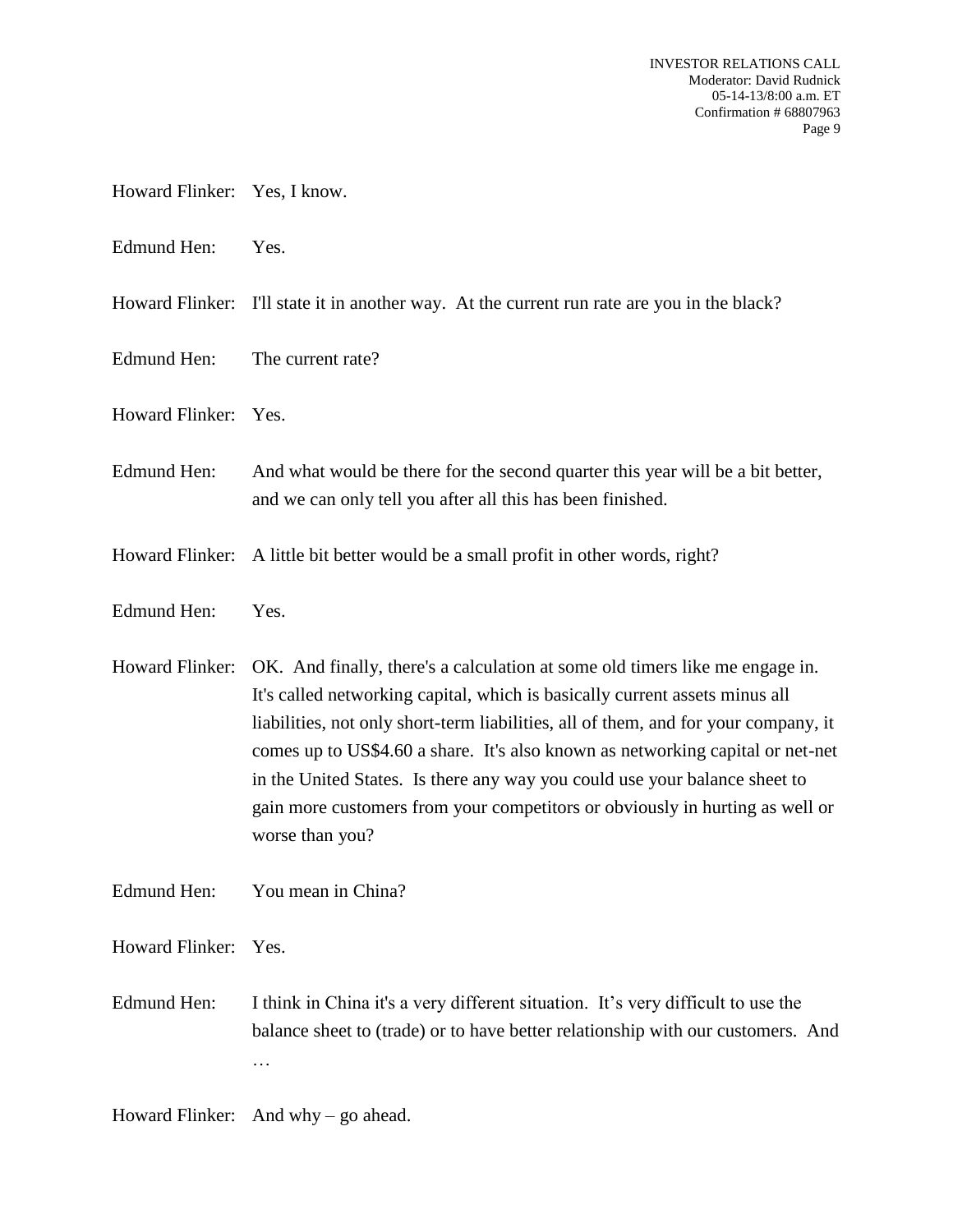Edmund Hen: And it's just a very different way to do business in China.

- Howard Flinker: So, you can't, for example, extend better terms to your customers or faster delivery because you can stock more goods. Can you do that or not?
- Edmund Hen: We can do that. But that will not be a very large portion for our business. Only a few percentage of  $-$  a few customer or supply would like to look at it in such way.
- Howard Flinker: All right, OK. Actually, I've one more question. Have any of your competitor shut down capacity or closed altogether?
- Edmund Hen: Yes. Some of our small competitors have already closed down their production facility and even closed – some of them even closed down their business.
- Howard Flinker: And some of the large ones, have they reduced capacity the way you did or not?
- Edmund Hen: Yes, they do.
- Howard Flinker: They had, they do, OK. And those are my only questions. Thanks.
- Operator: The next question comes from the line of Steven Martin.

Steven Martin: Yes, I apologize I'm on a cell phone. As a follow-up to the previous caller's question, what efforts can you make to reduce your inventory further and your receivables because while sales were down dramatically, inventory is still very high?

Edmund Hen: As you know, we have decreased selling price in December and January in order to maintain certain levels of the relationship with our customers. And from now, we just also slowed down our capacity, and we believe before we have give up our spare capacity, we have to decrease our inventory. And that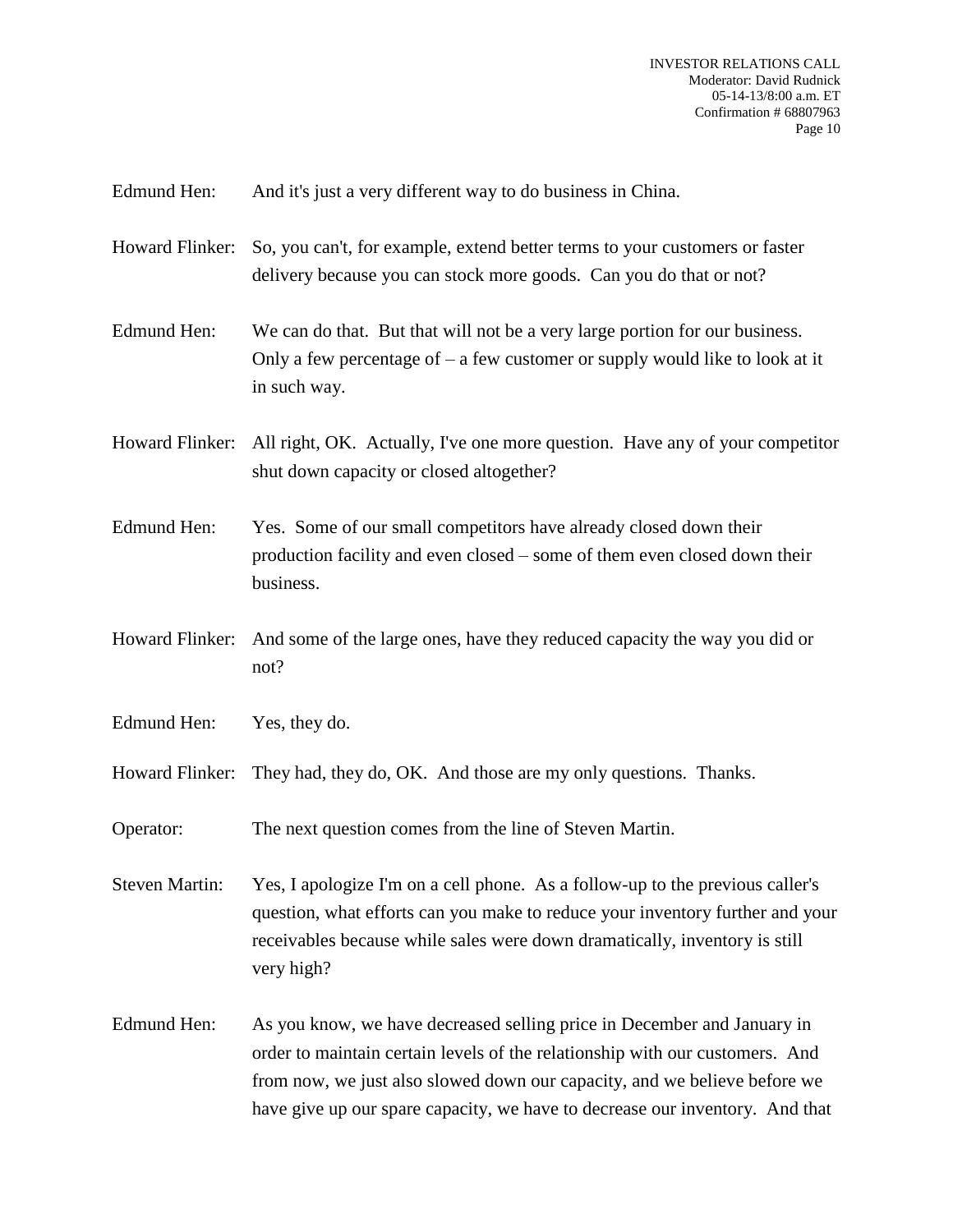means we tried to defer our inventory as much as possible in the coming quarters before we use our fair capacity in our country.

Steven Martin: So, should – let me ask the question this way, should we expect that your inventory at June 30th is going to be lower than inventory of March 31st?

- Edmund Hen: We believe we have much reasonable inventory level in the end of June.
- Steven Martin: OK. And should we expect that receivables will continue to come down lagging the sale (inaudible)?
- Edmund Hen: We are trying our best and also we believe that the receivables will be much better in the coming quarters.
- Steven Martin: Therefore our cash balance in June should be higher especially since you're not going to build any – you're not going to spend anymore CapEx?
- Edmund Hen: Yes, we do not have very aggressive plan to expand on the CapEx.
- Steven Martin: OK. Can you talk to us about your efforts to sell internationally and the arrangement you made with that government organization that you announced, I guess it was four or five months ago?
- Edmund Hen: Yes. We are still following up with the customer. And we also the (inaudible) sometimes you follow up especially just after the Chinese New Year. Probably – we hope we will have some orders from them in the coming quarter or very soon; and at this moment, just after Chinese New Year for about two months, so a lot of things have to be followed up at this moment.
- Steven Martin: OK. Thank you very much.

Edmund Hen: Thank you.

Operator: Again, if you would like to ask an audio question, please press star one. You have a follow-up question from the line of (Howard Flinker).